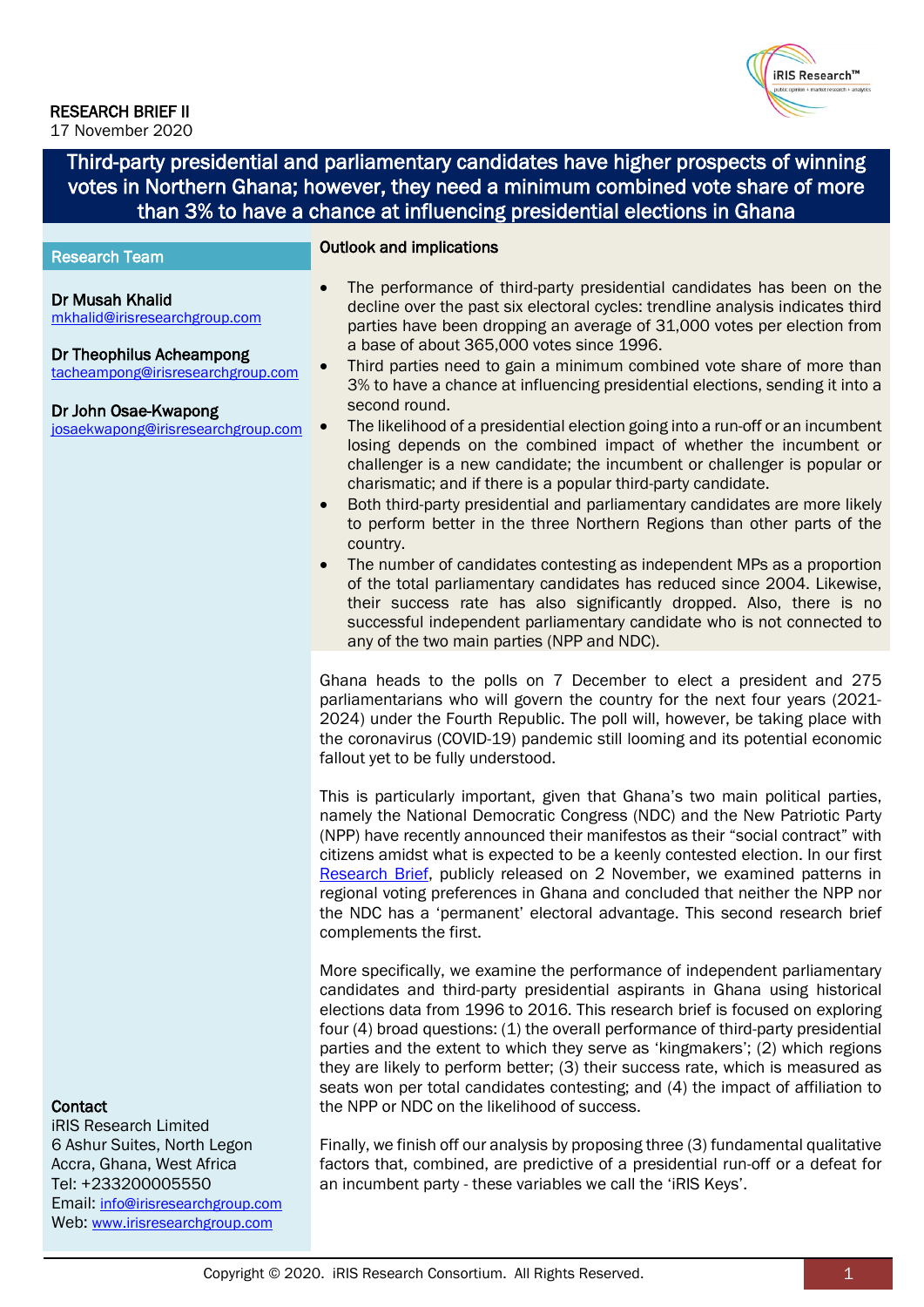

#### RESEARCH BRIEF II 17 November 2020

Key Finding 1: The performance of third-party presidential candidates has been on the decline over the past six electoral cycles; trendline analysis indicates third parties have been dropping an average of 31,000 votes per election since 1996 from an average of about 365,000 votes between 1996 and 2016.

As Figure 1 and Table 1 below indicates, third-party presidential candidates have been performing abysmally in the presidential elections since 2000. The trendline indicates that third-parties have been losing on average about 31,000 votes between successive elections from an average of about 365,000 votes between 1996 and 2016. This indicates that Ghana's third-parties now count only about 179,000 voters among their sympathizers, translating to only a potential vote share of 1.06% assuming all currently registered voters cast a ballot in the upcoming election. After increasing their share of the valid vote cast by 130% from 211,136 (3.0% of total valid votes cast) in 1996 to 485,441 (7.4% of total valid votes cast), third-parties have shed significant votes in the subsequent elections. Indeed, compared to 1996, their total vote gained was down on average by 47% between 2000-2004, 7% between 2004-2008 and 31% between 2008-2012. They, however, saw an average increase in votes by 18% between 2012-2016.

On the other hand, both the NDC and NDC have grown their support base as the voter population has grown. For example, between 1996 and 2016 the NPP has been gaining an average of 592,000 votes between successive elections. The NDC, likewise, has also been gaining an average of 335,000 votes within the same period.



### Table 1: NDC and NPP, and third parties share of the votes, 1996-2016

| Year                       |       | NDC and NPP share of the votes Third parties share of the votes Total valid votes cast |            |
|----------------------------|-------|----------------------------------------------------------------------------------------|------------|
| 1996                       | 97.0% | 3.0%                                                                                   | 7,034,666  |
| 2000                       | 92.6% | 7.4%                                                                                   | 6,500,870  |
| 2004                       | 97.0% | 3.0%                                                                                   | 8,625,785  |
| 2008                       | 97.1% | 2.8%                                                                                   | 8,465,834  |
| 2012                       | 98.4% | 1.5%                                                                                   | 10,995,262 |
| 2016                       | 98.3% | 1.8%                                                                                   | 10,713,734 |
| <b>Average (1996-2016)</b> | 96.7% | 3.2%                                                                                   |            |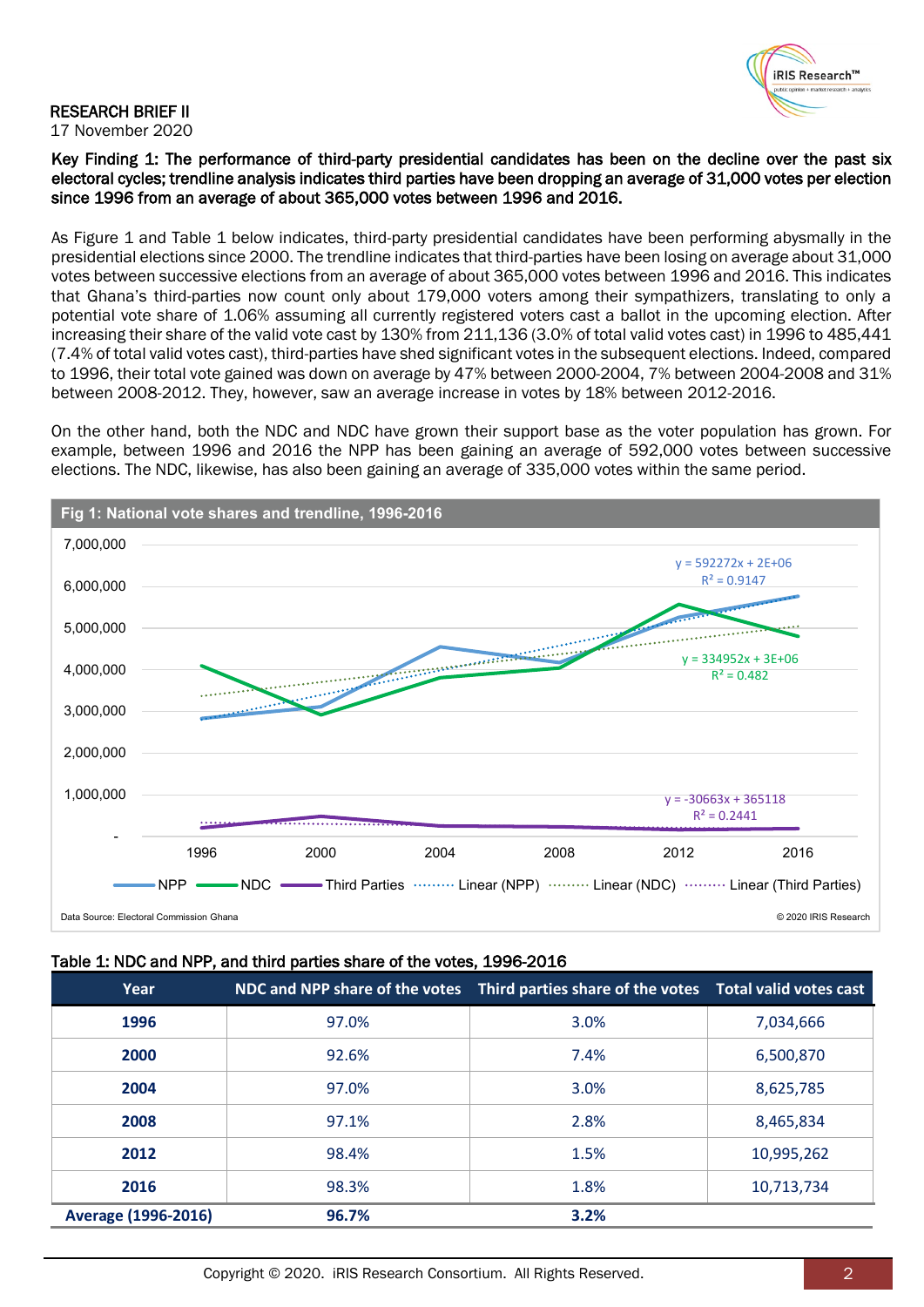## RESEARCH BRIEF II

17 November 2020



## Key Finding 2: Third-party presidential and parliamentary candidates are more likely to perform relatively better in the three northern regions

Despite the low overall performance of third-party candidates, our analysis shows a much more nuanced picture at the regional level. Our analysis shows that they are more likely to perform better in the three northern regions (Upper West, Upper East and the Northern Regions) as shown in Figures 2, 3 and 4. The data indicates that third parties have been polling an average of 11% of the valid votes cast in the Upper West and Upper East regions, and 6% in the Northern Region between 1996-2016. This compares with an average of 2.1% in the remaining eight (8) regions. We note that measuring performance by averaging the data from 1996 to 2016 may not be reflective of recent trends. Hence, the next set of analyses seeks to isolate recent performance by focusing on the 2016 elections data. This data shows that third parties won 4.8%, 5.8% and 2.6% of the total valid votes in Upper West, Upper East and the Northern Regions respectively, representing an average of 4.4% of the combined regional votes.

In contrast, they averaged 1.6% of the combined regional votes in the remaining seven (7) regions. The trend is similar when one disaggregates the votes further to incorporate the six (6) newly created regions. Likewise, when it comes to independent parliamentary candidates, we find that they have a better chance of success in these northern regions. For example, a total of 17 independent parliamentary candidates contested for seats in the Upper West Region from 1996-2016 out of which 6% were successful -- measured as the number of independents who won as a percentage of total independent candidates. In the Northern and Upper East regions, the success rates were 6% (67 total independent MPs contesting) and 5% (17 total independent MPs contesting) respectively.



Copyright © 2020. iRIS Research Consortium. All Rights Reserved. 3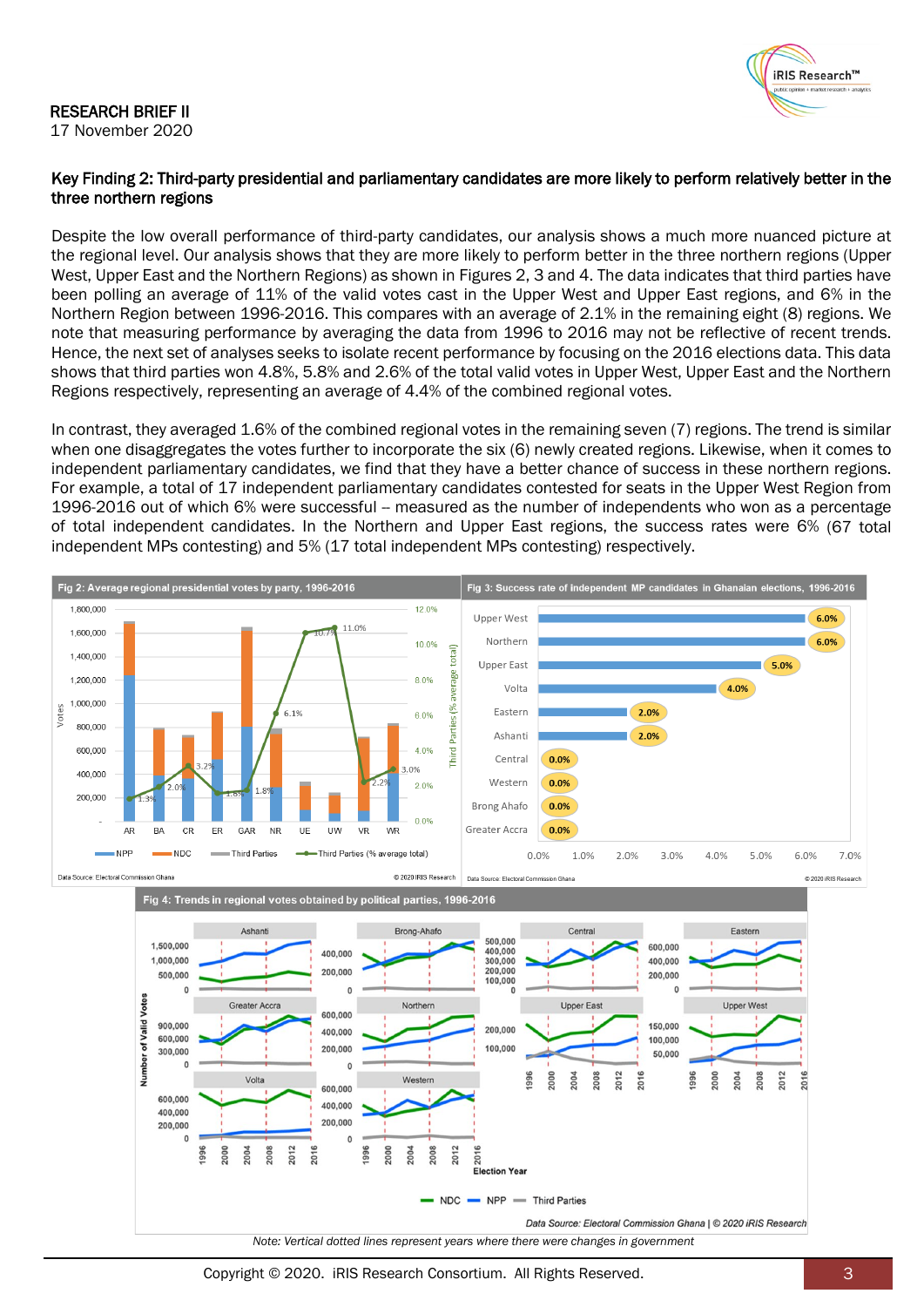## iRIS Research™

#### RESEARCH BRIEF II 17 November 2020

Key Finding 3: The number of independent parliamentary candidates, as a share of total parliamentary candidates, contesting has reduced from a high of 13% in 2004 to about 6% in 2016. Likewise, the success rate, which is the measure of the number of independents who won as a percentage of total independent candidates, has also dropped.

Despite the overall number of seats in parliament increasing from 200 in 1996 to 275 in 2016, there has been a relatively stable average of four (4) parliamentary candidates contesting every seat in each election cycle (see Table 2). The total parliamentary candidates contesting elections was 757 in 1996, 1,160 in 2000, 962 in 2004, 1,022 in 2008, 1,643 in 2012 and 1,233 in 2016 (Table 2). Of this number, the number of independent candidates was 53 in 1996, 58 in 2000, 125 in 2004, 92 in 2008, 115 in 2012 and 74 in 2016. However, the number of seats won by these candidates was relatively small - zero (0) in 1996 and 2016, four (4) in 2000 and 2008; one (1) in 2004 and three (3) in 2012. Table 2 also shows that the proportion of independent candidates, as a share of total parliamentary candidates, was 7% in 1996, 5% in 2000, 13% in 2004, 9% in 2008, 7% in 2012 and 6% in 2016 – representing an average of 8% from 1996-2016 (Figure 5). However, on the most important indicator – the success rate – the numbers have been disappointing. In 1996, none of the four (4) independent candidates who run was elected. Seven (7) per cent of candidates were successful in the 2000 election, and this success rate has since dropped to zero in the 2016 elections (Figure 6).

## Table 2: Trend in parliamentary seats, 1996-2016

| Year                                                                   | 1996         | 2000  | 2004         | 2008  | 2012  | 2016  |
|------------------------------------------------------------------------|--------------|-------|--------------|-------|-------|-------|
| Total parliamentary seats                                              | 200          | 200   | 230          | 230   | 275   | 275   |
| Total parliamentary candidates<br>contesting                           | 757          | 1,160 | 962          | 1,022 | 1,643 | 1,233 |
| Total number of independent candidates                                 | 53           | 58    | 125          | 92    | 115   | 74    |
| Actual seats won by independent<br>candidates                          | $\mathbf{0}$ | 4     | $\mathbf{1}$ | 4     | 3     | 0     |
| Total parliamentary candidates per seat                                | 4            | 6     | 4            | 4     | 6     | 4     |
| Total independent candidates as % of<br>total parliamentary candidates | 7%           | 5%    | 13%          | 9%    | 7%    | 6%    |
| Success rate (seats won/total<br>independent candidates)               | 0%           | 7%    | 1%           | 4%    | 3%    | 0%    |

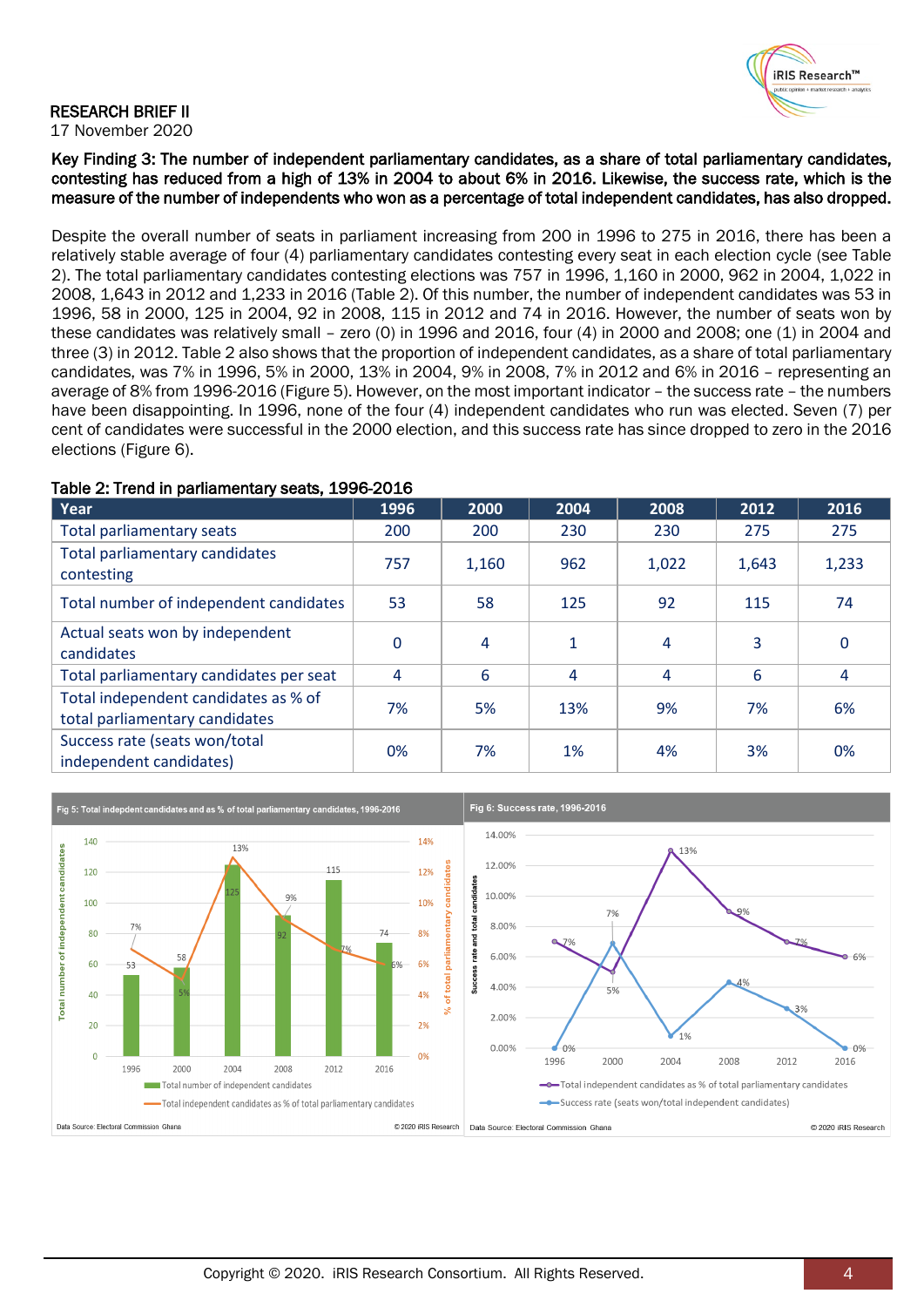

#### RESEARCH BRIEF II 17 November 2020

## Key Finding 4: A significant majority of successful independent parliamentary candidates are affiliated to one of the two main parties, namely the NPP and NDC.

Except for two (2) candidates whom we identified as having no political party affiliation, all the remaining ten (10) independent parliamentary candidates who have won their elections since 1996 are either affiliated to the NPP or the NPP. In essence, 83% or eight in ten successful parliamentary candidates are affiliated with one of two main parties. In other words, the likelihood of an independent candidate successfully winning a parliamentary seat is very small unless they are somewhat affiliated to either of the two parties. The connection of the largest share of independent candidates to the two main political parties suggests that the decision to run as an independent candidate may be triggered by internal party disagreements – most likely disagreements about who won at the primary contests. This *'losing candidate'* problem as we call it, is however not confined to only party strongholds such as Ashanti, Eastern and Volta regions.

| Year | <b>Region</b>       | Constituency        | <b>Winner</b>          | <b>Previous party/leaning</b>        |
|------|---------------------|---------------------|------------------------|--------------------------------------|
| 2000 | <b>North</b>        | Salaga North        | Boniface Abubakar      | <b>NPP</b>                           |
|      | <b>Upper East</b>   | Garu                | Joseph Kojo Akudibilah | No known political party affiliation |
|      | Volta               | Akan                | <b>Rashid Bawa</b>     | <b>NPP</b>                           |
|      | Volta               | Anlo                | Victor Gbeho           | <b>NDC</b>                           |
| 2004 | Northern            | <b>Bunkpurugu</b>   | Joseph Yaani Labik     | No known political party affiliation |
| 2008 | Ashanti             | <b>Bekwai</b>       | Joseph Osei Wusu       | <b>NPP</b>                           |
|      | Ashanti             | Bosome-Freho        | Nana Yaw Ofori-Kuragu  | <b>NPP</b>                           |
|      | Eastern             | <b>Nkawkaw</b>      | Seth Adjei Baah        | <b>NPP</b>                           |
|      | <b>Northern</b>     | Wulensi             | Alhaji Saani Iddi      | <b>NPP</b>                           |
| 2012 | <b>Northern</b>     | <b>Tamale North</b> | Alhassan Dahamani      | <b>NDC</b>                           |
|      | <b>Upper West</b>   | Jirapa              | Paul Derigubah         | <b>NDC</b>                           |
|      | <b>Volta Region</b> | Akan                | Joseph Kwadwo Ofori    | <b>NDC</b>                           |

## Table 3: Successful independent parliamentary candidates

## Key Finding 5: Third-party presidential candidates have served as the 'kingmakers' in two presidential elections since 1992 – the 2000 and 2008 presidential elections

In the Fourth Republic, third parties and their presidential candidates have mainly influenced political outcomes by winning enough votes to push an election into a run-off, which historically has always resulted in a defeat for the incumbent. Our analysis of first-round presidential election results from 2000 to 2016 shows that the NDC has obtained 50% or more of the valid votes in only one (2012) out of the last five elections. In the four cases where they polled less than 50%, their vote shares have been between 44% and 48%. The NPP, on the other hand, obtained more than 50% of the valid votes in two elections (2004 and 2016) within the same period. Where they fell short of 50%, their vote share was between 47% and 49%. If this trend in the data were to hold, this would mean that, depending on which of the two main political parties is in power, third parties need to gain a minimum combined vote share of 3% to 7% to have a chance at influencing the election and defeating the incumbent. Indeed, this observation bears out in the data. Since 2000, third parties have obtained a combined ~3% or more of the vote share in three presidential elections (2000, 2004 and 2008). Two of them – 2000 and 2008 – resulted in a run-off and a defeat of the incumbent. In the 2000 election, it was the 'over-performance' of Edward Mahama, George Hagan, Goosie-Tanoh and Dan Lartey – who combined obtained more than 7% of the valid votes – that pushed the election into a run-off, which subsequently resulted in the defeat of the NDC. In a similar vein, Paa Kwesi Ndoum's relative 'over-performance' in the 2008 elections raised the combined vote share of third parties to  $\sim$ 3%, forcing the hotly contested election into a run-off and a defeat of the incumbent NPP.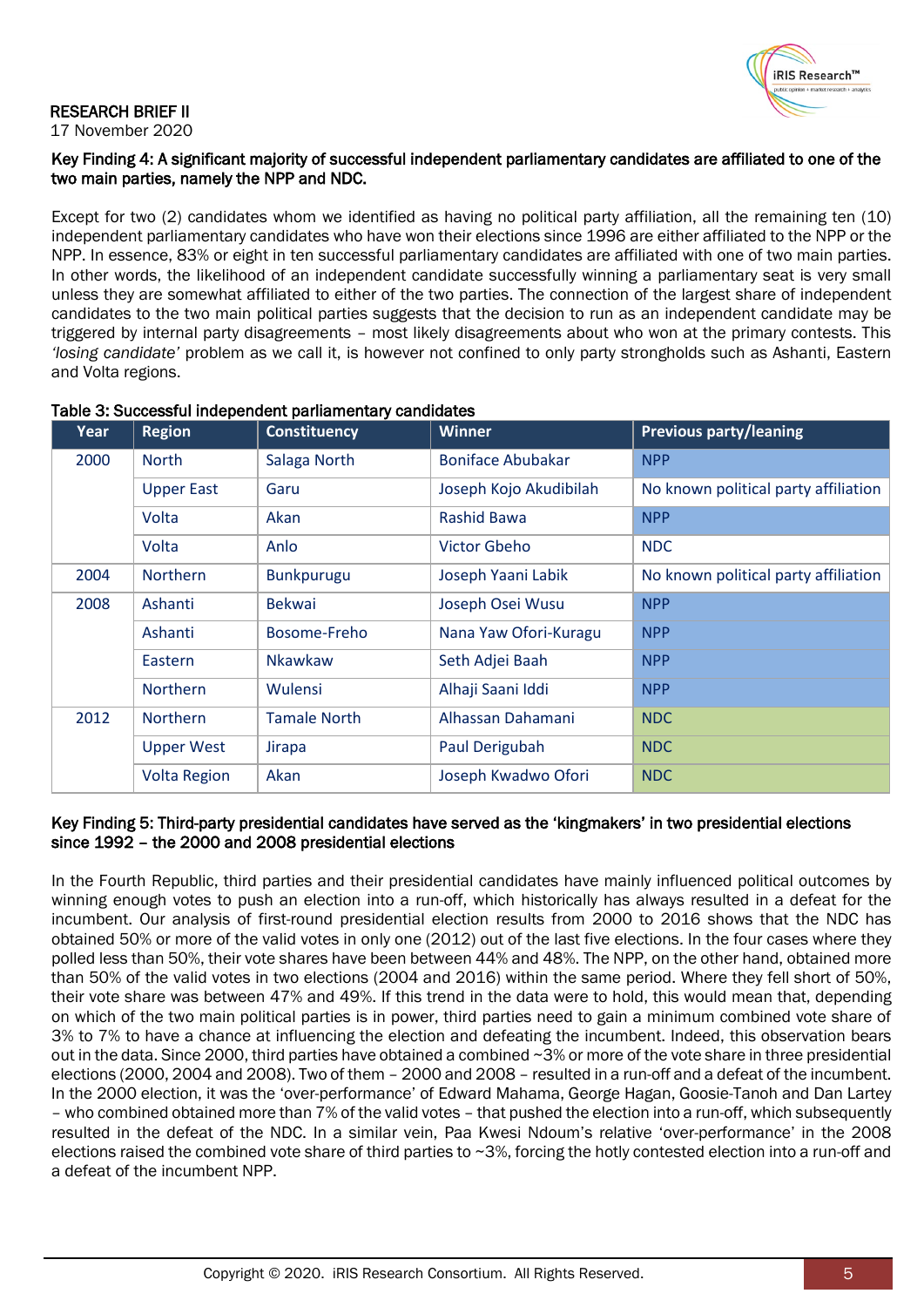

#### RESEARCH BRIEF II 17 November 2020

Key Finding 6: Whether an election will go into a run-off or an incumbent will lose, depends on three key qualitative variables: whether the incumbent or challenger is a new candidate; incumbent or challenger is popular or charismatic, and if there is a popular third-party candidate

Based on our analysis of the underlying trends in the data, we propose three fundamental qualitative factors that are likely to indicate if there would be a presidential run-off or a defeat of the incumbent. These factors are outlined and discussed in the figure below. Whether the incumbent or challenger -- between the two main parties -- is a first-time candidate matter because history has shown that first-time candidates have a relatively lower chance of winning on the first run. This was the case for then candidates John Kufour (NPP), John Atta-Mills (NDC) and Nana Akufo-Addo (NPP). Also, the popularity of the main challenger or any third-party candidate matters. In 2000, we saw how the combined effect of Mills being new on the presidential ticket, the relative popularity of Kufour, and the combined strengths of Edward Mahama, George Hagan, Goosie-Tanoh and Dan Lartey cost NDC the election. We saw a similar dynamic in 2008: Nana Addo was new on the ticket and relatively unpopular compared to Mills. This, in addition to the popularity of Paa Kwesi Nduom's *'yere se sam'* campaign, was enough to cause the defeat of the incumbent NPP.